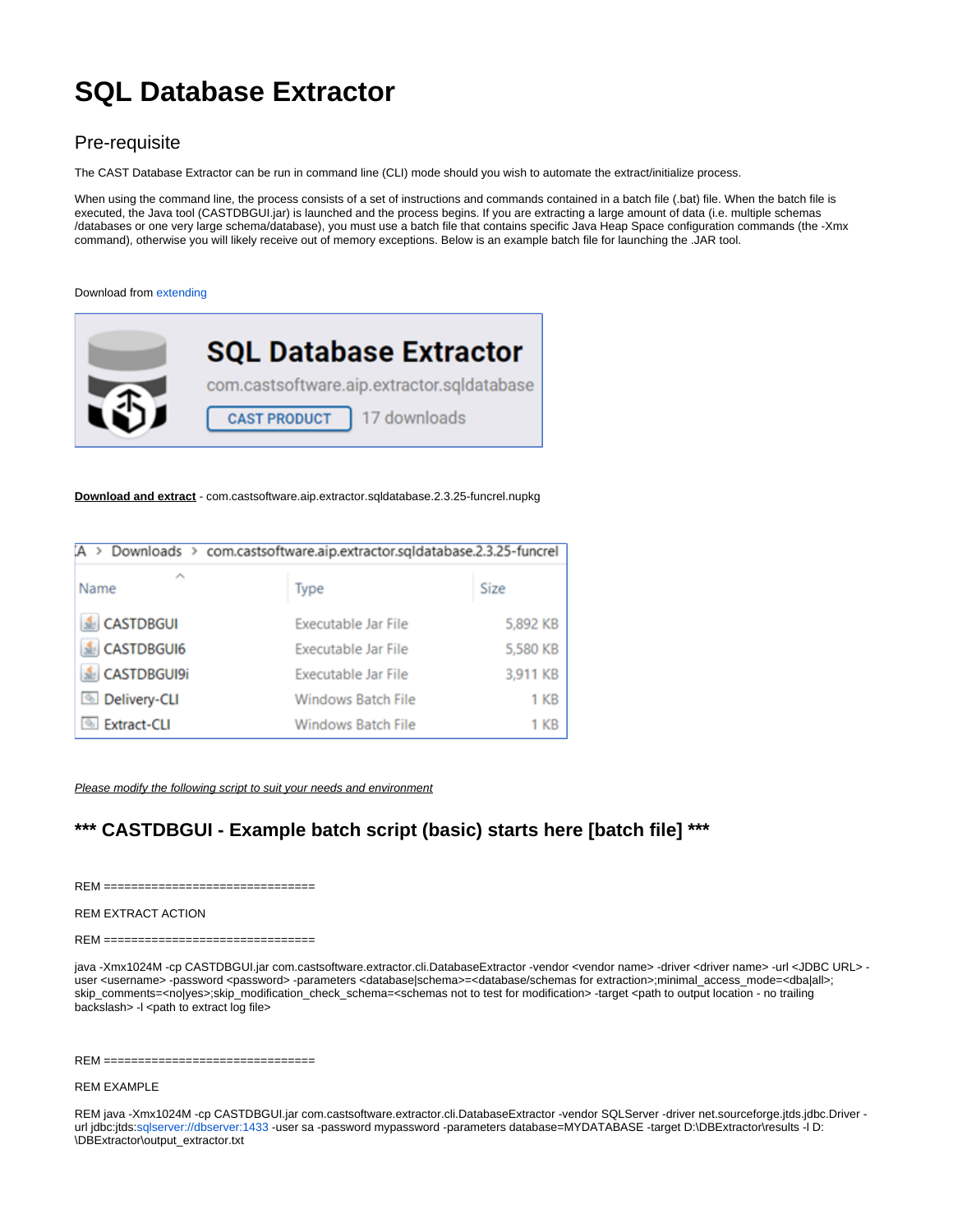$REM == ==$ 

REM ===============================

REM INITIALIZE ACTION

 $REM =$ 

java -Xmx1024M -cp CASTDBGUI.jar com.castsoftware.extractor.cli.Importer -source <path to source location - no trailing backslash> -target <path to output location - no trailing backslash> -relativepaths -l <path to initialize log file>

REM ===============================

#### REM EXAMPLE

REM java -Xmx1024M -cp CASTDBGUI.jar com.castsoftware.extractor.cli.Importer -source D:\DBExtractor\results -target D:\DBExtractor\initialize relativepaths -l D:\DBExtractor\output\_initialize.txt

REM ===============================

### **\*\*\* CASTDBGUI - Example batch script (basic) ends here \*\*\***

Please modify the following script to suit your needs and environment

### **\*\*\* CASTDBGUI - Example batch script (using Environment variables) starts here [batch file] \*\*\***

@echo off

REM SQLExtractor folder path

set EXTRACTOR\_PATH=C:\Program Files\CAST\<version>\Extractors\SQLExtractor

REM Extract Parameters

REM ==================

REM -parameters parameter value. Note that the example below is set for Oracle Server only.

REM To extract MS SQL Server/Sybase ASE, use set "EXTRACT\_PARAMETERS=database=<databases for extraction>"

set EXTRACT\_PARAMETERS=schema=<schemas for extraction>;minimal\_access\_mode=<dba|all>;skip\_comments=<no|yes>; skip\_modification\_check\_schema=<schemas not to test for modification>

REM -l parameter value

set EXTRACT\_LOGFILEPATH=<path to extract log file>

REM -target parameter value, and Initialize -source parameter value

set EXTRACT\_TARGET=<path to output location - no trailing backslash>

REM -driver parameter value

set EXTRACT\_DRIVER=<driver name>

REM -url parameter value

set EXTRACT\_URL=<JDBC URL>

REM -user parameter value

set EXTRACT\_USER=<extraction user>

REM -password parameter value

set EXTRACT\_PASSWORD=<extraction user password>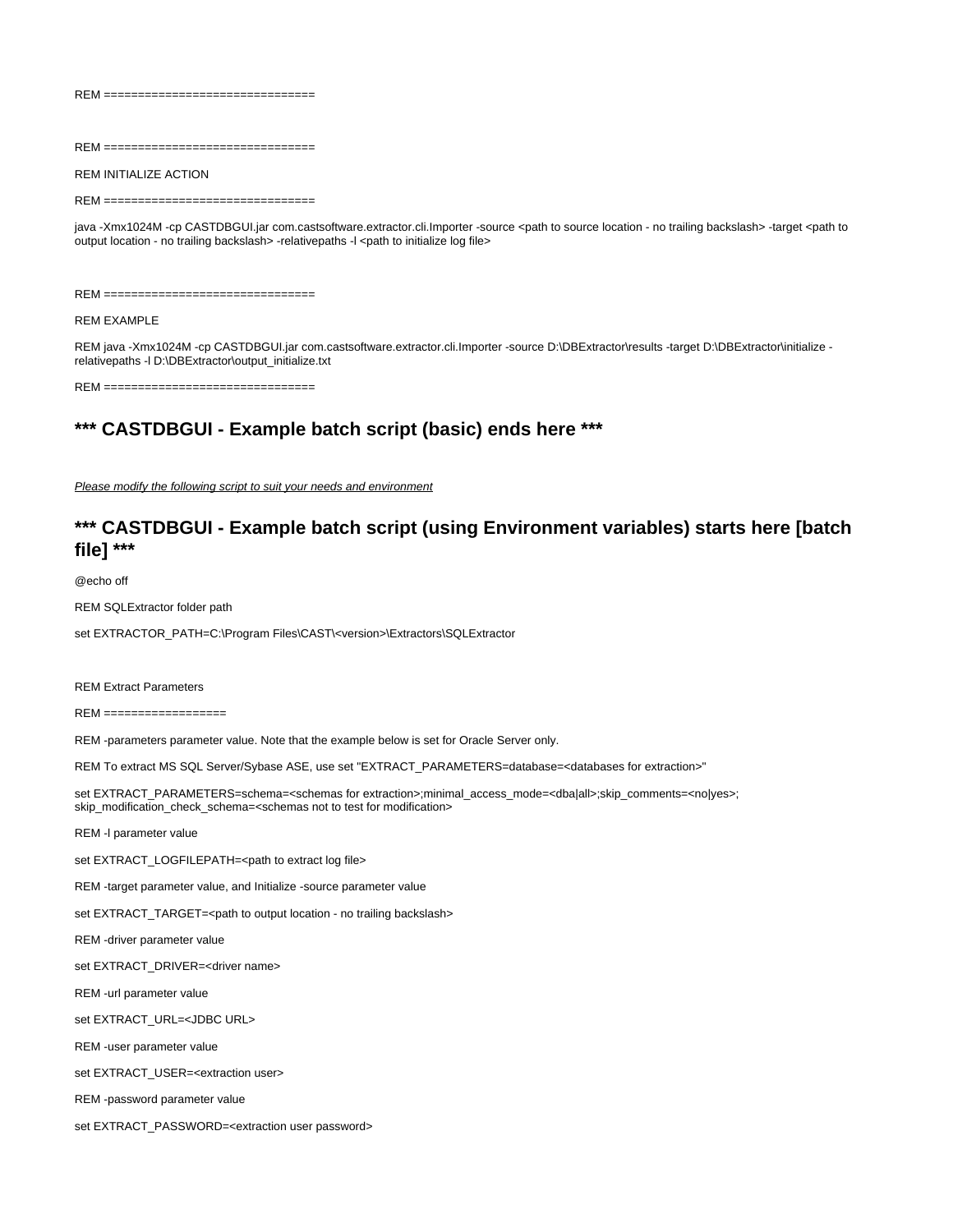REM Initialize Parameters

 $REM ===$ 

REM -l parameter value

set INITIALIZE\_LOGFILEPATH=<path to initialize log file>

REM -target parameter value

set INITIALIZE\_TARGET=<path to output location - no trailing backslash>

java -cp "%EXTRACTOR\_PATH%\CASTDBGUI.jar" com.castsoftware.extractor.cli.DatabaseExtractor -driver "%EXTRACT\_DRIVER%" -url "% EXTRACT\_URL%" -user "%EXTRACT\_USER%" -password %EXTRACT\_PASSWORD% -parameters "%EXTRACT\_PARAMETERS%" -target "% EXTRACT\_TARGET%" -l "%EXTRACT\_LOGFILEPATH%"

SET RETURN\_CODE=%ERRORLEVEL%

IF '%RETURN\_CODE%' == '0' ( ECHO Extract Succeeded. Details in '%EXTRACT\_LOGFILEPATH%'

) ELSE ( ECHO Extract Failed with %RETURN\_CODE%. Details in '%EXTRACT\_LOGFILEPATH%'

exit /B 1 ' Extract ERROR

)

java -cp "%EXTRACTOR\_PATH%\CASTDBGUI.jar" com.castsoftware.extractor.cli.Importer -target "%INITIALIZE\_TARGET%" -source "% EXTRACT\_TARGET%" -I "%INITIALIZE\_LOGFILEPATH%"

SET RETURN\_CODE=%ERRORLEVEL%

IF '%RETURN\_CODE%' == '0' ( ECHO Initialize Succeeded. Details in '%INITIALIZE\_LOGFILEPATH%'

) ELSE ( ECHO Initialize Failed with %RETURN\_CODE%. Details in '%INITIALIZE\_LOGFILEPATH%'

exit /B 2 ' Initialize ERROR

)

exit /B 0

# **\*\*\* CASTDBGUI - Example batch script (using Environment variables) Ends here \*\*\***

Jenkins job

Create a job with